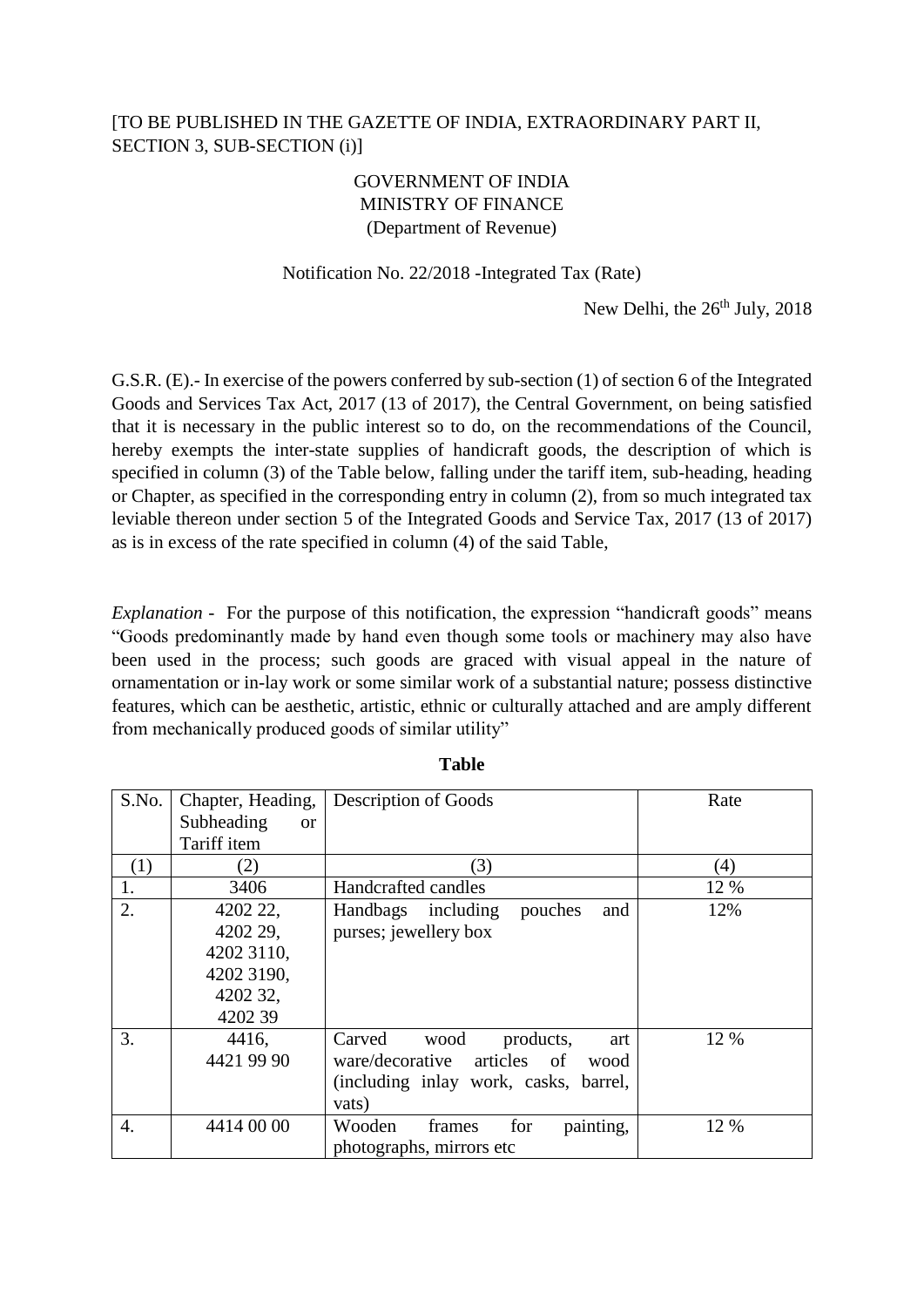| 5.        | 4420                      | Statuettes & other ornaments of wood,                                              | 12 %       |
|-----------|---------------------------|------------------------------------------------------------------------------------|------------|
|           |                           | wood marquetry & inlaid, jewellery                                                 |            |
|           |                           | box, wood lathe and lacquer work                                                   |            |
|           |                           | [including lathe and lacquer work,                                                 |            |
|           |                           | ambadi sisal craft]                                                                |            |
| 6.        | 4503 90 90                | Art ware of cork [including articles of                                            | 12 %       |
|           | 4504 90                   | sholapith]                                                                         |            |
| 7.        | 4601 and 4602             | Mats, matting and screens of vegetable                                             | 5 %        |
|           |                           | material, basketwork, wickerwork and                                               |            |
|           |                           | other articles of vegetable materials or                                           |            |
|           |                           | other plaiting material, articles of loofah                                        |            |
|           |                           | (including of bamboo, rattan, canes and                                            |            |
|           |                           | fibres,<br>natural<br>dry flowers<br>other                                         |            |
|           |                           | (naturally dried), articles thereof, ringal,                                       |            |
|           |                           | article,<br>raambaan<br>shola<br>items.                                            |            |
|           |                           | Kouna/chumthang (water reeds) crafts,                                              |            |
|           |                           | articles of Water hyacinth, korai mat]                                             |            |
| 8.        | 4823                      | Articles made of paper mache<br>Coir articles                                      | 5 %<br>5 % |
| 9.<br>10. | 5607, 5609                |                                                                                    | 5%         |
|           | 5609 00 20,<br>5609 00 90 | Toran, Doorway Decoration made from                                                |            |
|           |                           | cotton yarn or woollen yarn and aabhala<br>(mirror) with or without hanging flaps. |            |
| 11.       | 57                        | Handmade carpets and other handmade                                                | 5 %        |
|           |                           | textile<br>floor<br>coverings<br><i>(including)</i>                                |            |
|           |                           | namda/gabba)                                                                       |            |
| 12.       | 5804 30 00                | Handmade lace                                                                      | 5 %        |
| 13.       | 5805                      | Hand-woven tapestries                                                              | 5 %        |
| 14.       | 5808 10                   | Hand-made braids<br>and<br>ornamental                                              | 5 %        |
|           |                           | trimming in the piece                                                              |            |
| 15.       | 5810                      | Hand embroidered articles                                                          | 5 %        |
| 16.       | 6117, 6214                | Handmade/hand embroidered shawls of                                                | 5 %        |
|           |                           | sale value not exceeding Rs. 1000 per                                              |            |
|           |                           | piece                                                                              |            |
| 17.       | 6117, 6214                | Handmade/hand embroidered shawls of                                                | 12 %       |
|           |                           | sale value exceeding Rs. 1000 per piece                                            |            |
| 18.       | 6802                      | Carved stone products (e.g., statues,                                              | 12%        |
|           |                           | statuettes, figures of animals, writing                                            |            |
|           |                           | sets, ashtray, candle stand)                                                       |            |
| 19.       | 6815 99 90                | Stone art ware, stone inlay work                                                   | 12 %       |
| 20.       | 69120010                  | Tableware and kitchenware of clay and                                              | 12%        |
|           | 6912 00 20                | terracotta, other clay articles                                                    |            |
| 21.       | 6913 90 00                | Statuettes & other ornamental ceramic                                              | 12 %       |
|           |                           | articles (incl blue potteries)                                                     |            |
| 22.       | 7009 92 00                | Ornamental framed mirrors                                                          | 12 %       |
| 23.       | 7018 10                   | Bangles, beads and small ware                                                      | 5 %        |
| 24.       | 7018 90 10                | Glass statues [other than those of                                                 | 12 %       |
|           |                           | crystal]                                                                           |            |
| 25.       | 7020 00 90                | Glass art ware [incl. pots, jars, votive,                                          | 12 %       |
|           |                           | cask, cake cover, tulip bottle, vase ]                                             |            |